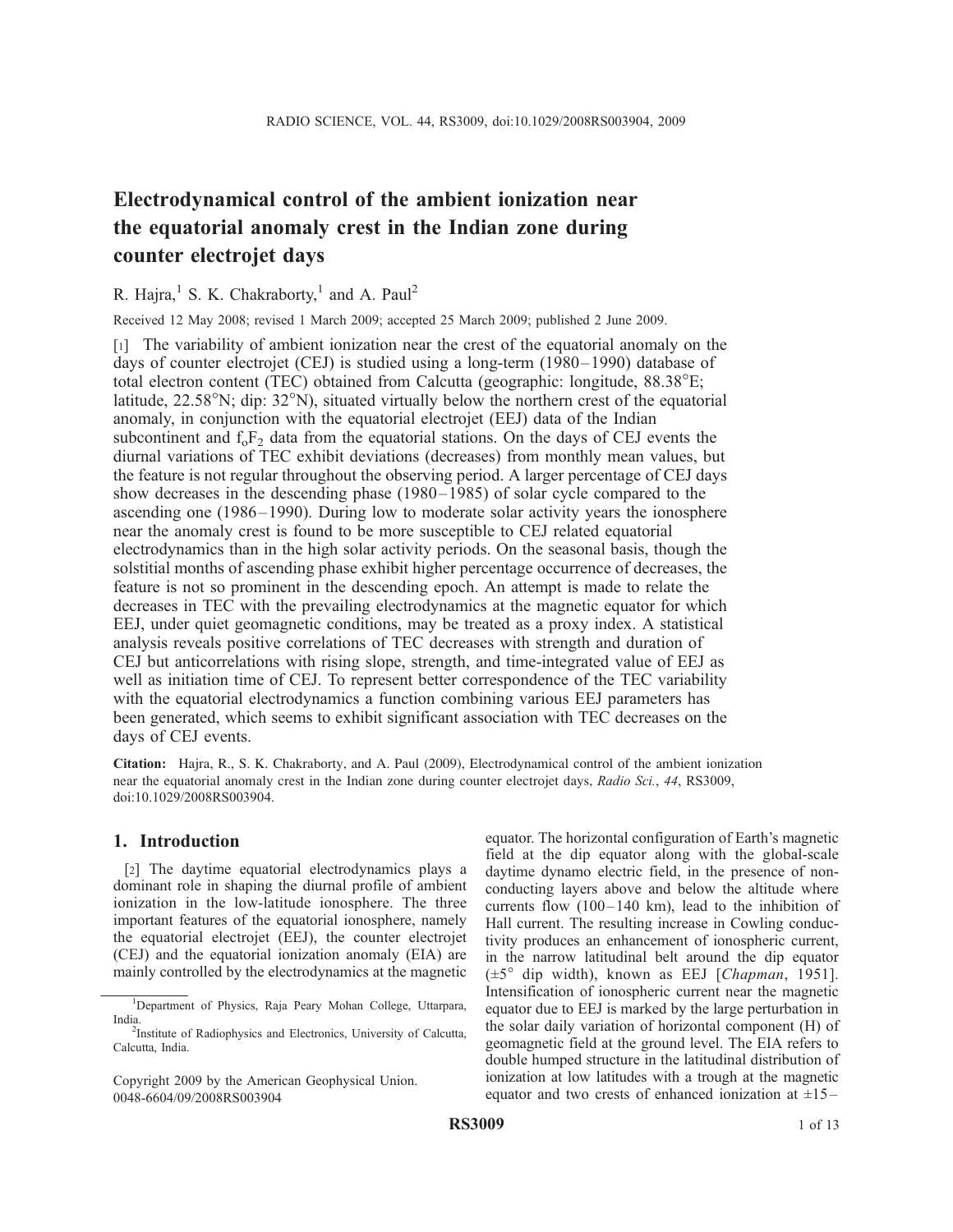20<sup>°</sup> dip latitudes. The vertical  $E \times B$  drift of plasma at the magnetic equator and subsequent diffusion along the magnetic field lines, collectively known as equatorial fountain, develop the EIA. The driving force of equatorial fountain is the same, as in the case of EEJ, E region dynamo related electric field communicated to the F layer altitude via highly conducting geomagnetic field lines. There is a high degree of correlation between the strength of EIA and EEJ [Sethia et al., 1980]/ integrated EEJ strength [Raghavarao et al., 1978; Rama Rao et al., 2006]. A good correspondence is noted between  $E \times B$  vertical plasma drift at the magnetic equator and EEJ strength [Anderson et al., 2002] which may be taken as a proxy index of equatorial fountain under quiet geomagnetic conditions.

[3] The CEJ event refers to the phenomenon of reversal of the EEJ current, manifested by the depression of H below its nighttime level, during morning and afternoon hours of the magnetically quiet days [Gouin, 1962; Gouin and Mayaud, 1967]. The reversal of ionospheric drifts from westward to eastward and disappearance of  $E_{\rm{sa}}$  near dip equator are suggested to be the concomitant effects of CEJ [Rastogi et al., 1971]. The event is also ascribed by the superposition of an additional semidiurnal field on normal quiet day EEJ field [Bhargava and Sastri, 1977]. The possible causes of this additional field/reversal of the field are suggested to be (1) lunar semidiurnal wave [Hutton and Oyinloye, 1970; Rastogi, 1975], (2) local interaction of height varying zonal wind with the EEJ plasma [Reddy and Devasia, 1981; Raghavarao and Anandarao, 1987; Stening et al., 1996], and (3) abnormal combination of upper atmospheric tidal modes [Stening, 1977; Rastogi, 1994].

[4] Ionospheric total electron content (TEC) at any location is the integrated effect of production, loss and transport mechanisms. While production is mainly controlled by solar fluxes, transport at the low-latitude regions is dominated by equatorial fountain. As the effect of eastward electric field at the magnetic equator is to produce vertical  $\mathbf{E} \times \mathbf{B}$  drift of the plasma, appearance of an additional westward electric field during CEJ period, depending upon its strength/initiation time/duration, should modulate the drift to affect the development of the anomaly. The manifestation of the EIA by TEC and its variability caused by the day-to-day variability of equatorial dynamo electric field and neutral wind system were reported by several workers [DasGupta and Basu, 1973; Huang et al., 1989; Walker et al., 1994; Yeh et al., 2001]. The absence of equatorial anomaly during CEJ days was recorded using both the ionosonde data [Rajaram and Rastogi, 1974] and TEC data [Deshpande et al., 1977; Chandra et al., 1979; Rastogi et al., 1992].

[5] Although a large number of investigations on theoretical as well as experimental grounds are conducted to find and explain the characteristics of CEJ event, its causes and effects on the equatorial and off-equatorial ionosphere [Rajaram and Rastogi, 1974; Deshpande et al., 1977; Raghavarao and Anandarao, 1987; Alex and Mukherjee, 2001; Devasia et al., 2006], the effect of CEJ on diurnal variation of TEC near the anomaly crest region is yet to be fully explored. TEC is an important parameter to describe the state of ionosphere and significant for time delay/range error problems involving global positioning system (GPS) navigation. Globally the maximum ionization is observed around the equatorial anomaly crest region which is potentially more effective in creating perturbations to transionospheric communication/navigation links. The present paper attempts to investigate, using a long-term (1980– 1990) database of TEC, the effects of CEJ event on the diurnal variation of TEC recorded at Calcutta (geographic: longitude, 88.38 $\mathrm{E}$ ; latitude, 22.58 $\mathrm{N}$ ; dip: 32 $\mathrm{N}$ ), the location being very important with respect to the position of the anomaly crest. It is situated near the northern crest region around noontime but this is dependent on the day-to-day variability of primary zonal electric field at the magnetic equator and the subsequent variation of the diurnal movement of the anomaly crest. Under present investigation, attempts have been made to explain the variability of TEC associated with the CEJ events in terms of various EEJ parameters, considering it to be a proxy index of zonal electric field at the magnetic equator [Stolle et al., 2008]. Such an extensive study of TEC variation in relation to equatorial electrodynamics on CEJ days is reported for the first time.

### 2. Data

[6] Ionospheric TEC data obtained through Faraday rotation technique of plane polarized VHF (136.11 MHz) signal from geostationary satellite ETS-2  $(130^{\circ}E)$  for the period  $(1980-1990)$ , including the descending (1980– 1985) and ascending (1986 – 1990) phases of solar cycles, are used in the present analysis. The data were recorded at the Ionosphere Field Station, Haringhata (geographic: longitude,  $88.38^{\circ}E$ ; latitude,  $22.58^{\circ}N$ ; dip: 32°N), University of Calcutta with 400 km subionospheric point located at  $21^{\circ}$ N,  $92.7^{\circ}$ E (geographic), dip:  $27^{\circ}$ N. To avoid any contribution from magnetic disturbances, the days with  $D_{st}$  > -50 nT are only considered.

[7] For the measurement of EEJ/CEJ strength, the method suggested by Chandra and Rastogi [1974] is used. Accordingly, the hourly variations of the horizontal component of the geomagnetic field relative to its nighttime value at Alibag  $(\Delta H_A)$  (geographic: latitude, 18.63°N; longitude,  $72.87^{\circ}E$ ; dip:  $23^{\circ}N$ ) are subtracted from those at Trivandrum  $(\Delta H_T)$  (geographic: latitude, 8.29°N; longitude, 76.57°E; dip: 1.2°S) for the measurement of EEJ strength,  $(\Delta H_T - \Delta H_A)$ . Trivandrum is an EEJ station while Alibag is located outside the EEJ belt.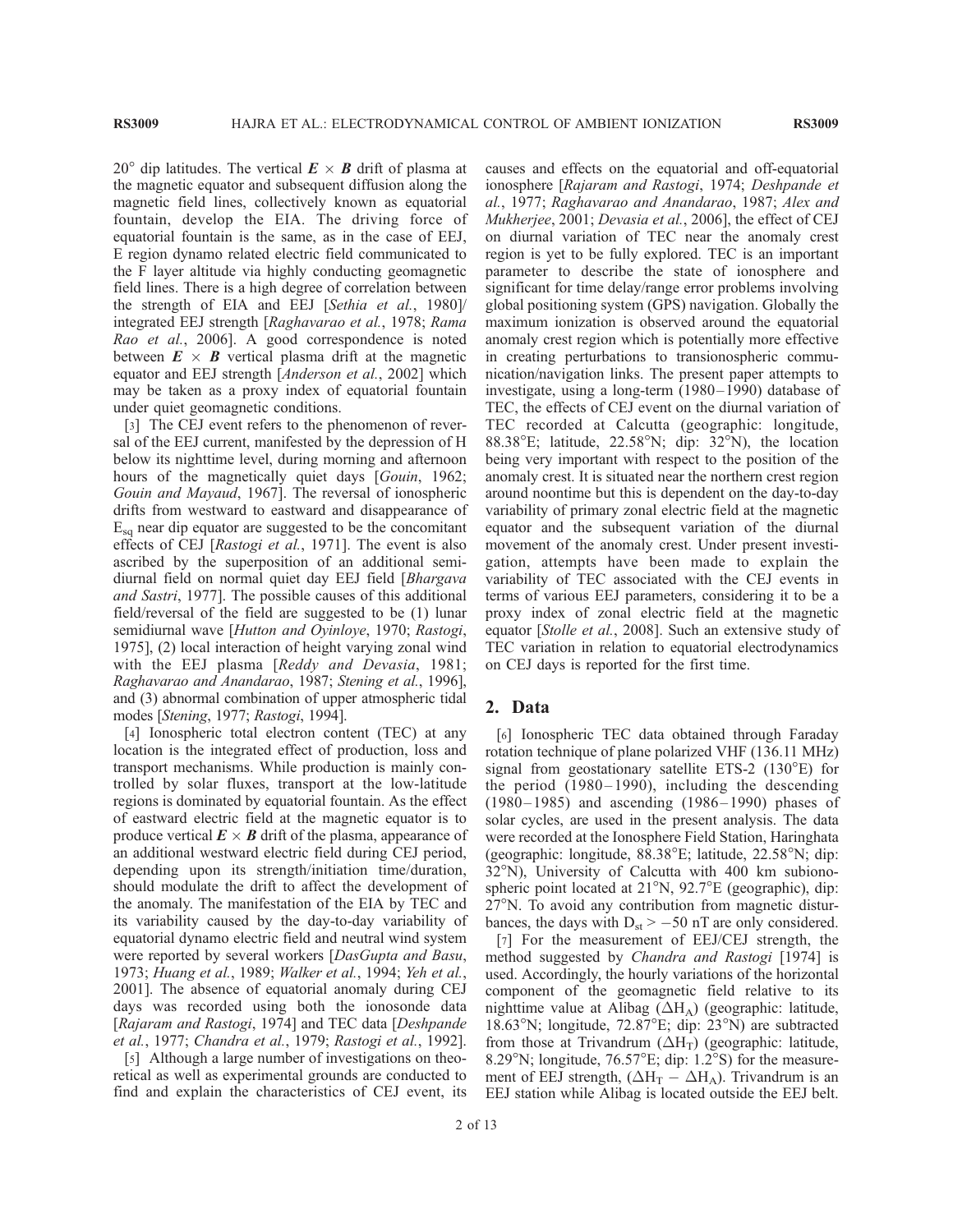

#### PERCENTAGE OCCURRENCE OF COUNTER-ELECTROJET

Figure 1. Contour plots of monthly percentage occurrence of CEJ events versus  $75^{\circ}E$  meridian local time (UT + 0500 h) for the period 1980–1990. (a) Descending phase (1980–1985) of 21st solar cycle. (b) Ascending phase (1986–1990) of 22nd solar cycle.

[8] To get an idea of the EIA strength the  $F_2$  layer critical frequency  $(f_0F_2)$  data of Kodaikanal (geographic: latitude,  $10.25^{\circ}$ N; longitude,  $77.5^{\circ}$ E; dip:  $4^{\circ}$ N) and Ahmedabad (geographic: latitude, 23.01°N; longitude, 72.36 $\mathrm{E}$ ; dip: 34 $\mathrm{N}$ ), downloaded from website, are used. Kodaikanal is an equatorial station and Ahmedabad is situated near the equatorial anomaly crest. The  $f_0F_2$ values are employed to estimate the maximum electron density  $(N_mF_2)$  of the layer.

#### 3. Results and Discussions

#### 3.1. Seasonal and Solar Cycle Variation of CEJ Events

[9] Figure 1 shows the contour plots of percentage occurrence of CEJ events for the entire period of observations (1980– 1990), while Figure 2 pertains to seasonal features of the same. The CEJ events mainly occur in the morning and noon to afternoon hours. For the present investigation only the noon to afternoon (occurring after 1100 h IST) events are considered in detail. From Figures 1 and 2 the following morphological features in the occurrence of CEJ event emerge:

[10] 1. The number of noon to afternoon events shows a clear anticorrelation with solar activity level (Figure 1) with highest occurrence in low solar activity periods (1985 –1986). No perceptible dependence on solar phase (ascending or descending) is detected. The events exhibit pronounced maximum of occurrence in J months (local summer) with secondary maximum in D months (local winter) (Figure 2).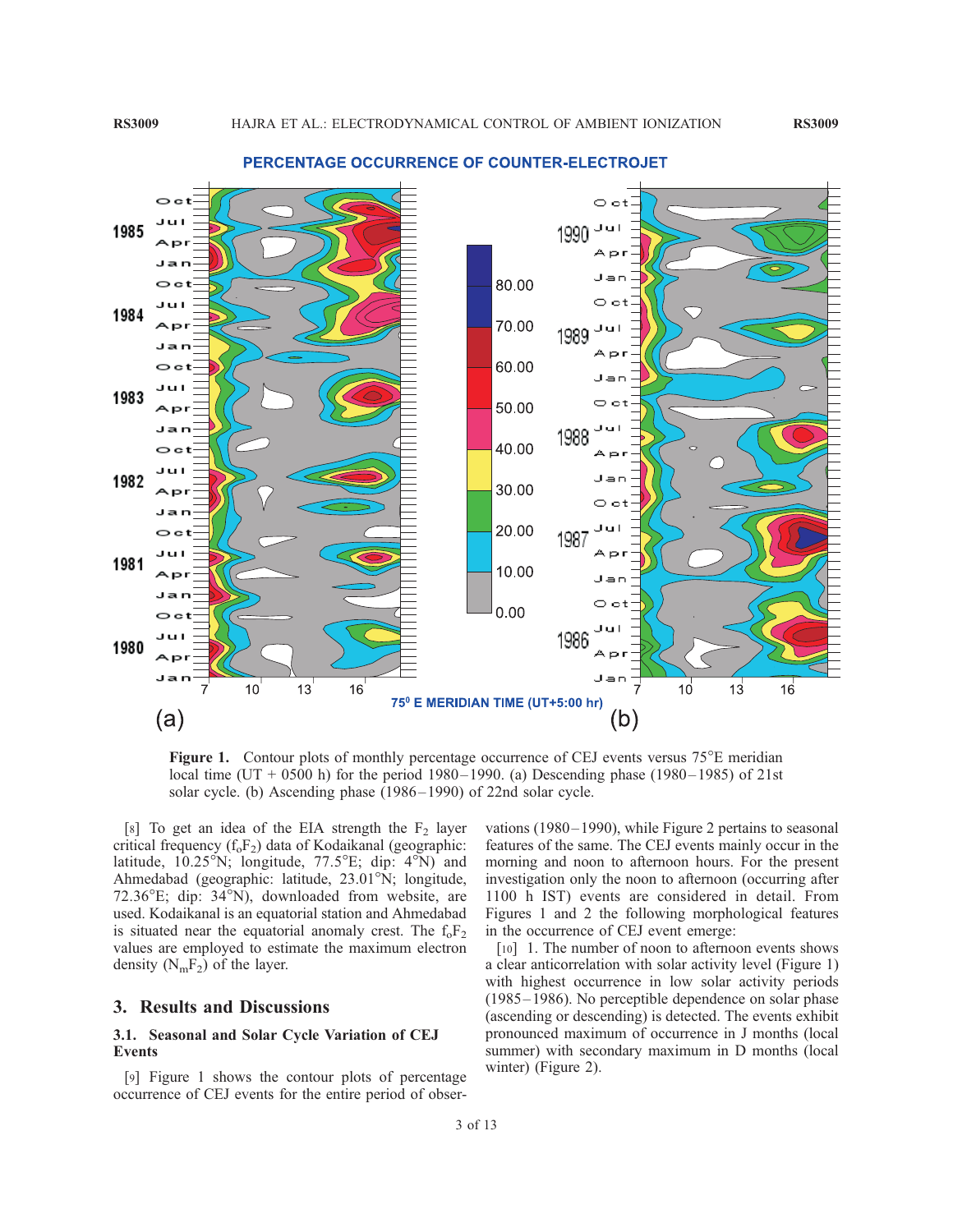

Figure 2. Seasonal variation of percentage occurrence of CEJ for the period 1980–1990.

[11] 2. A typical solar activity dependent feature of initiation times of CEJ events with earlier occurrences in low solar activity years than the higher ones is revealed through the analysis. The initiation time also differs from one solar epoch to the other by 1/2 to 1 h. On the seasonal basis initiation mostly occurs later in the local summer compared to other seasons.

[12] 3. The duration of CEJ events are observed to vary from 1 h to 8 h (approximately) with the highest number of longer-duration CEJ events recorded in the local summer months (J months).

[13] The solar activity as well as seasonal dependent features of the occurrence of the noon to afternoon CEJ events more or less follow the earlier results obtained from worldwide observations [Gouin and Mayaud, 1967; Hutton and Oyinloye, 1970; Rastogi, 1974]. From the seasonal distribution of CEJ events, signature of two sources centered on the month of January and the summer solstice, respectively, as suggested by *Mayaud* [1977], seems to be reflected in the present investigation. The weakening of EEJ current facilitates the electrodynamical processes responsible for occurrence of CEJ. The larger percentage occurrence of CEJ events observed in the local summer months of the low solar activity period supports the views of huge reduction in the noontime values of the jet field during the solstitial months of solar minimum periods compared to the solar maximum [Rastogi, 1974; Devasia et al., 2006]. The seasonal variability (equinox to local summer) in occurrence of CEJ events is observed to be much larger  $(5-35%)$  compared to that  $(32-35%)$  reported from Addis Ababa (geographic: latitude, 9°N; longitude, 38.8 $\textdegree$ E; dip: 1 $\textdegree$ S) [Mayaud, 1977]. It may be due to limited longitudinal confinement nature of CEJ events – which is attributed to the local wind shear modifying the EEJ fields especially during noontime hours [Alex and Mukherjee, 2001]. The later occurrence of initiation time during J months is suggested to be related to the northward shifted position of the Sun with respect to the magnetic equator [Rastogi, 1974].

#### 3.2. Counter Electrojet and Variability of TEC

[14] Since the location of observing station Calcutta is very critical with respect to the position of the northern crest of EIA, variability of TEC should be greatly influenced by the electrodynamical aspects of CEJ events. To study the effects on the level of ambient ionization, deviations of diurnal TEC, exceeding  $1\sigma$ level, from the monthly average values are estimated. The deviations actually imply decreases (negative deviations) from the monthly mean (quiet days) values. A very complicated trend for the variation in diurnal TEC values is observed throughout the period (1980–1990) of investigation and a few cases are shown in Figure 3. For more or less same EEJ/CEJ strength, while no TEC decrease is recorded in Figure 3a, Figure 3b exhibits decreases from the averages. In both Figures 3a and 3b, levels of EEJ and CEJ strengths seem to be high. A high level of EEJ corresponds to strong equatorial fountain and this may lead to well developed anomaly. If the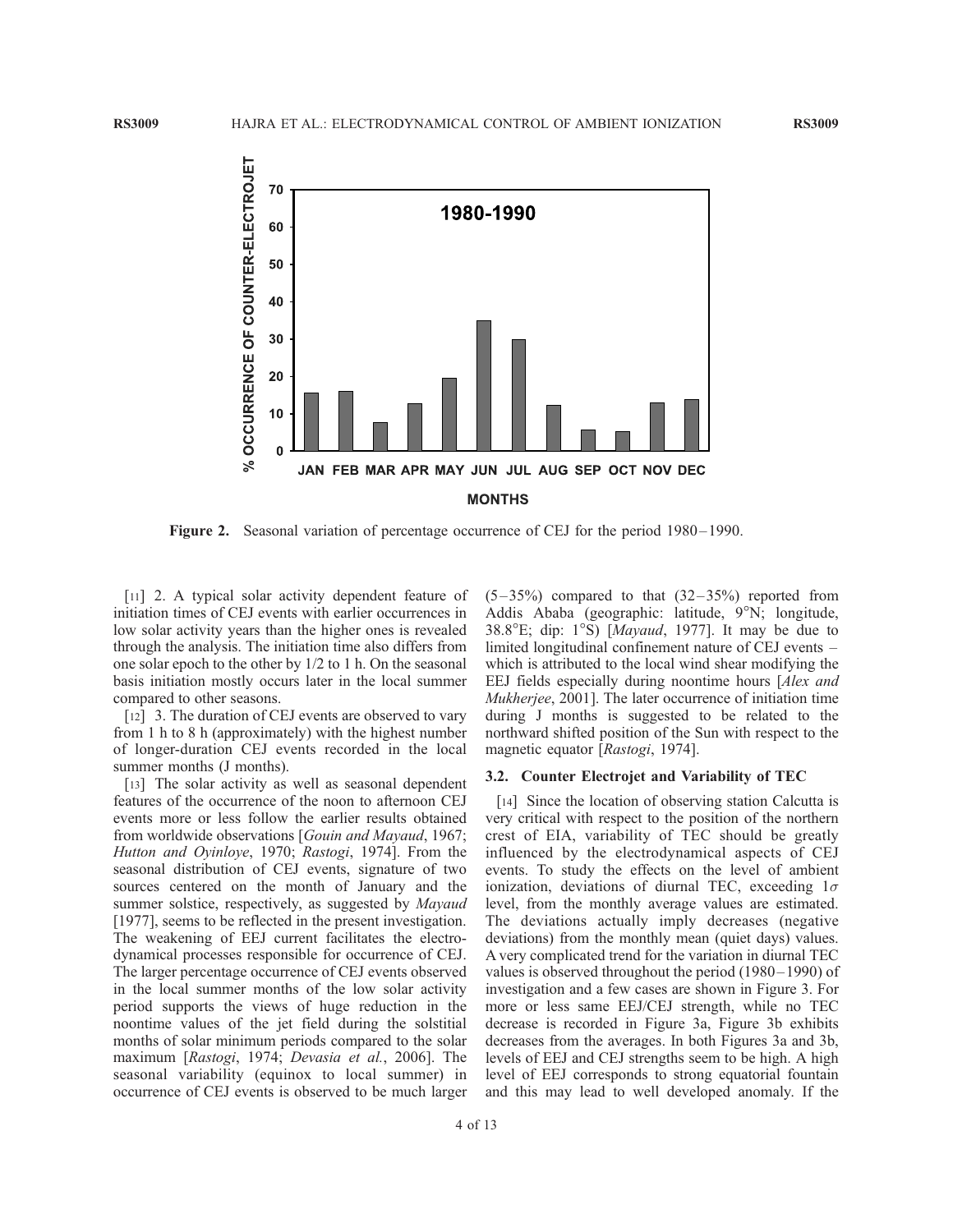periods when diurnal values exceed 1

(c and d) Mostly longer-duration CEJ events are shown.

(c and d) Mostly longer-duration CEJ events are shown.

p

strength is expressed in nT. PC indicates partial CEJ days. (a and b) Levels of EEJ and CEJ strengths seem to be high.



TEC (x10<sup>16</sup> electrons/m<sup>2</sup>)

5 of 13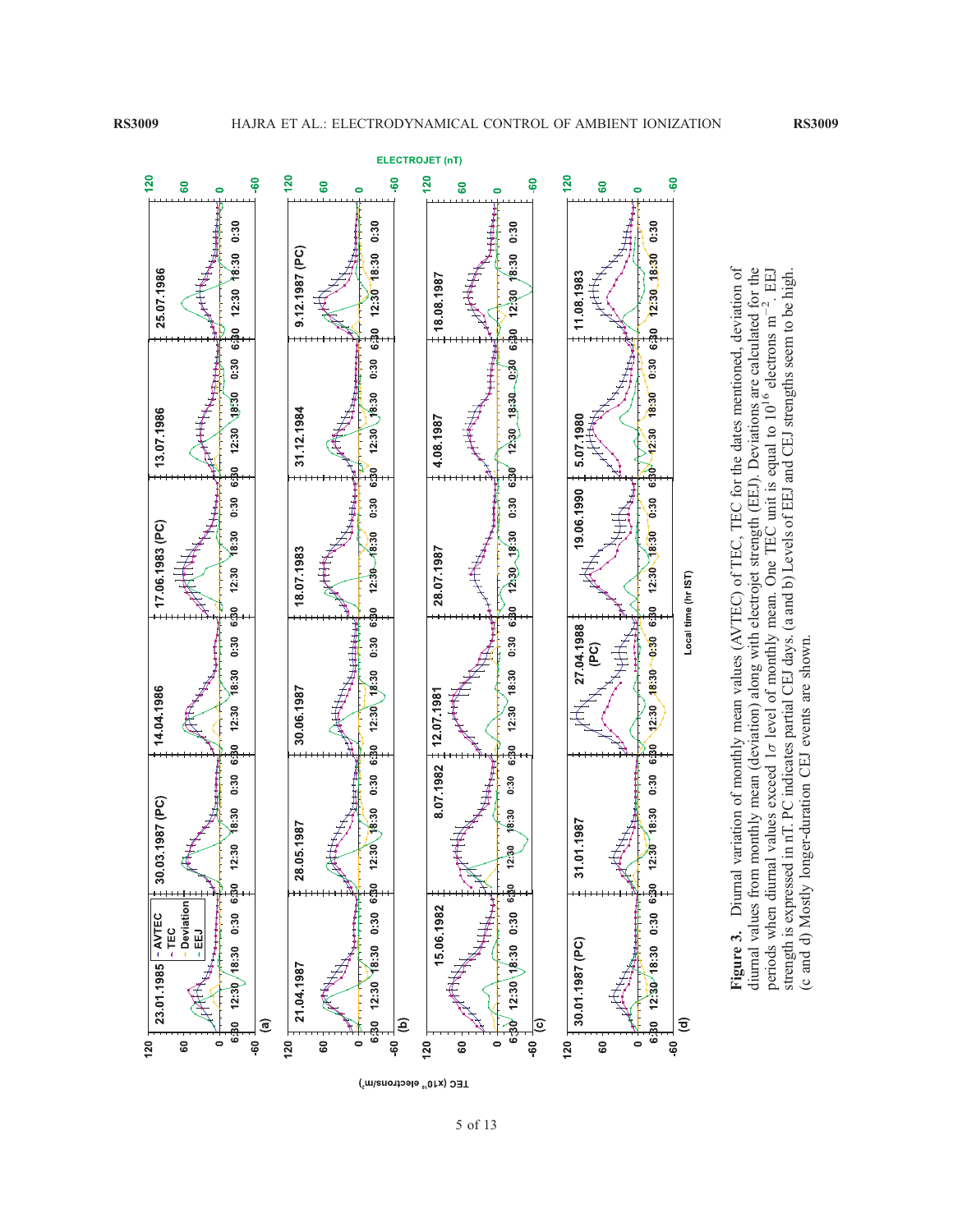reverse fountain effect related to CEJ events is not sufficient enough to disturb the cumulative effects of the forward ones, no decrease is expected. Although such an explanation may justify the features detected in Figure 3a, it seems to be redundant for Figure 3b.

[15] In Figures 3c and 3d mostly longer-duration CEJ events are shown: sometimes CEJ events continue throughout the day while amplitude of prenoon EEJ is remarkably less. For a similar type of prevailing background at the magnetic equator there is appreciable decrease from the monthly average TEC in Figure 3d, but no such trend is detected in Figure 3c. In the last four plots of Figure 3d, pertaining to moderate and high solar activity periods, the diurnal TEC values depart appreciably from the monthly mean. It may be noted that solar fluxes are not responsible for lower values of diurnal TEC as solar fluxes were not abnormally low on these dates compared to neighboring ones. These types of conflicting features are recorded throughout the period of observation (1980 –1990).

[16] To study the correspondence between occurrence of CEJ events and decreases in diurnal TEC, a statistical analysis has been made. The CEJ days are separated into two groups: (1) partial counter electrojet (PC) days, i.e., days for which H field near the magnetic equator ( $\Delta H_T$ ) does not fall below the nighttime level but ( $\Delta H_T$  - $\Delta H_A$ ) exhibits negative values [Rastogi, 1974], and (2) complete counter electrojet (C) days when both the indices fall below the respective nighttime levels.

[17] The number of CEJ days studied for the descending phase (1980–1985) of 21st solar cycle is 112 (C = 84,  $PC = 28$ ) while the same for the ascending epoch  $(1986 - 1990)$  of 22nd solar cycle is counted to be 87  $(C = 65, PC = 22)$ . The percentage of CEJ days exhibiting TEC decrease is noted to be higher during the descending phase (68% of the observed 112 CEJ days) than in the ascending epoch (44% of 87 days). In both solstitial months of ascending epoch larger number of days (60%) show TEC decreases compared to the equinoctial months  $(16-30\%)$  while in the descending phase not only solstitial months but equinoctial months also exhibit comparable number of days  $(70-90\%)$ involving TEC decreases. Clearly, a prominent solar epoch dependent feature for the days with TEC decreases is revealed.

[18] When separated on the basis of complete (C) and partial CEJ (PC) days, the same percentage (68%) for TEC decreases is recorded on the two categories of CEJ events in the descending phase while for the ascending epoch larger number of days (68%) show TEC decrease for PC days in comparison to CEJ days  $(\sim 35\%)$ . TEC variability at the present location, thus, seems to be susceptible to the changes in the strength of EEJ represented by  $(\Delta H_T - \tilde{\Delta} H_A)$  alone rather than to the combined (S<sub>q</sub> + EEJ) strength given by  $\Delta H_T$ . Using ionograms and VHF backscatter echoes from stations near the magnetic equator the importance of the difference field was also reported by Rastogi et al. [1977, 1992].

[19] Such an extensive study of TEC variability is important, as stated earlier, in the context of ionospheric range error problem. A variable depth of decrease in the diurnal TEC during CEJ events, ranging from 1.4 to 35 TEC unit, is recorded and the associated range errors at GPS L1 (1.57542 GHz) frequency are estimated. A minimum range error of 25 cm and maximum of 6 m resulting from the TEC decreases are detected. The TEC variability during CEJ days leads to significant uncertainty in detecting the diurnal range around the equatorial anomaly crest region. It may be noted that under present investigation equivalent vertical TEC, measured by Faraday rotation technique have been used while at GPS observations slant TEC measured along the raypath are converted to vertical one by multiplying a geometric factor.

#### 3.3. CEJ Events and Variation of  $N_mF_2$

[20] To relate the variability of TEC near the anomaly crest location with the prevailing features of the equatorial ionosphere around the period of CEJ, the  $N_mF_2$  data of Kodaikanal (geographic: latitude, 10.25°N; longitude,  $77.5^{\circ}$ E; dip:  $4^{\circ}$ N) and from Ahmedabad (geographic: latitude,  $23.01^{\circ}$ N; longitude,  $72.36^{\circ}$ E; dip:  $34^{\circ}$ N) are studied. Irrespective of the decreases in TEC on the CEJ days  $N_mF_2$  values at Kodaikanal during the period are observed to be somewhat higher than those on the neighboring normal EEJ days. In most of the cases the diurnal  $N_mF_2$  variations, for the days exhibiting TEC decreases, are characterized by a steeper slope of rise, much higher values of diurnal peaks and remarkable diurnal differences compared to the neighboring normal EEJ days. Much larger values of  $N_mF_2$ , contrary to the normal feature, indicate increased electron density at the magnetic equator on the CEJ days – which may be attributed to the perturbed fountain effect. A sharper slope may resemble faster increase in density at the magnetic equator. For some days noontime bite-out in  $N_mF_2$  at Kodaikanal started before the initiation of CEJ event and a decreasing trend is observed during the CEJ period. The features may be attributed to the well developed equatorial fountain resulting in no depression of TEC around the crest location.

[21] Figure 4 shows the diurnal variations in the ratios of  $N_mF_2$  values at Ahmedabad and Kodaikanal. After the occurrence of CEJ event a lower value  $(\leq 1)$  of the ratio may be an indication of less developed anomaly [Rajaram and Rastogi, 1974]. The level of  $N_mF_2$  near the crest (Ahmedabad) on 12.06.1985 is almost compar-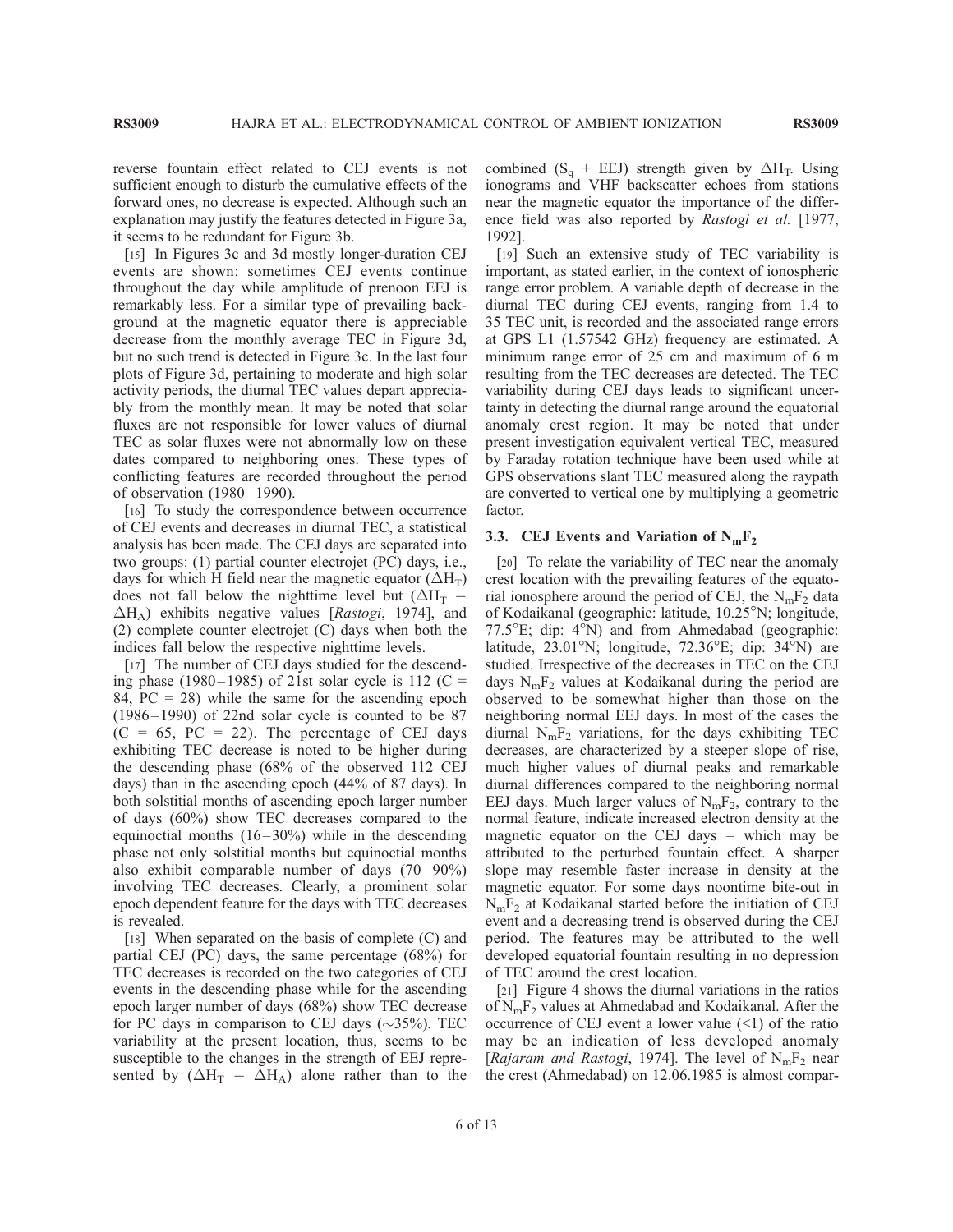

**Figure 4.** Diurnal variations of the ratio of  $N_mF_2$  from Ahmedabad and Kodaikanal for CEJ days and also for the normal EEJ days. C indicates CEJ dates, and dates without C pertain to normal EEJ days. D and ND represent dates with and without deviations in TEC, respectively. Vertical arrows indicate initiation times of CEJ events.

able to that at the equator (Kodaikanal). On 18.08.1987, an increase in the ratio is observed after the initiation of CEJ event. The anomaly strength may be assumed to remain constant in the former case while the later case may be the signature of strengthen anomaly resulting in no TEC decreases. On 31.12.1984, a somewhat decreasing trend in anomaly strength may lead to TEC decrease. The combined study on  $N_mF_2$  and TEC may thus reveal that TEC variability near the anomaly crest location is basically the manifestation of the variation in EIA during the CEJ days also. It may be noted that simultaneous unavailability of the  $f_0F_2$  data from both the stations makes the analysis somewhat incomplete.

## 3.4. Association Between TEC Variability Near the Anomaly Crest and Different Parameters of Diurnal EEJ

[22] The zonal electric field, for which the strength of EEJ may be considered as a proxy index [Stolle et al., 2008], primarily controls the EIA through the equatorial electrodynamics (fountain mechanism). A causative connection between TEC variability near the anomaly crest and the electrodynamics at the magnetic equator may be investigated by considering different parameters of the EEJ/CEJ. The parameters considered are (1) the rising slope of EEJ preceding CEJ, ( $\partial$ EEJ/ $\partial t$ ), (2) the strengths of EEJ and CEJ,  $|\Delta H_T - \Delta H_A|$ max, (3) the initiation time of CEJ  $(IT)$ ,  $(4)$  the duration of CEJ  $(D)$ , and  $(5)$  the time-integrated value of the EEJ (IEJ) preceding the CEJ events. The cases of TEC decreases which occur after the initiation of CEJ with a time lag of 1 to 2 h are mainly considered under the present investigation. The partial CEJ days are excluded. The results are presented chronologically in the following sections.

#### 3.4.1. Rising Slope of EEJ and TEC Variability

[23] It is observed that when the rising slope of EEJ  $(\partial \text{EEJ}/\partial t)$  is not too sharp ( $\leq 14$  nT h<sup>-1</sup>), number of days

exhibiting decrease in TEC is 52% of the total CEJ days while for higher values of  $\partial$ EEJ/ $\partial$ t the same is reduced to 33% (Figure 5a).

[24] When the magnitudes of TEC decrease ( $|TEC_{dec}|$ ) are studied in relation to  $\partial$ EEJ/ $\partial$ t (Figure 5b), a decreasing trend with higher correlation coefficient  $(0.6-0.7)$  during equinox and local summer (J months) than the local winter months (D months) of low to moderate solar activity years mark the seasonal TEC variability.

[25] The slope of EEJ curve may be taken as a measure of the rapidity with which vertical drift of plasma at the magnetic equator varies [Anderson et al., 2002]. The large value of  $\partial$ EEJ/ $\partial$ t implies vertical acceleration of the equatorial plasma that may facilitate the development of equatorial anomaly through the mechanism proposed by *Martyn* [1955]. The faster rate of growth of anomaly on CEJ days may mask the possible influence of the westward electric field on the ambient level near the crest region resulting in negligible depth of decrease in TEC. The effect should be modulated by the initiation time of CEJ events and strengths of EEJ and CEJ.

#### 3.4.2. Strengths of EEJ and CEJ Versus TEC Variability

[26] Investigations on the strength of EEJ/CEJ reveal that when EEJ strength  $\geq$  30 nT (normal EEJ strength  $\sim$ 20–25 nT), i.e., for strong/moderate prenoon EEJ, the strength of CEJ,  $|(\Delta HT - \Delta HA)|$  max seems to play a major role for observing decreases in TEC. For the descending solar epoch  $(1980 - 1985)$ , 25 nT may be taken as a critical value of CEJ strength for exhibiting decrease in TEC while the same is found to be 30 nT for the ascending phase (1986–1990). For stronger CEJ, 77% (57%) of CEJ days of descending (ascending) epoch exhibit decreases, while the number reduces to 42% (22%) when CEJ amplitude is less than 25 nT (30 nT). A test of significance reveals high degree of association in the descending solar epoch. Clearly strong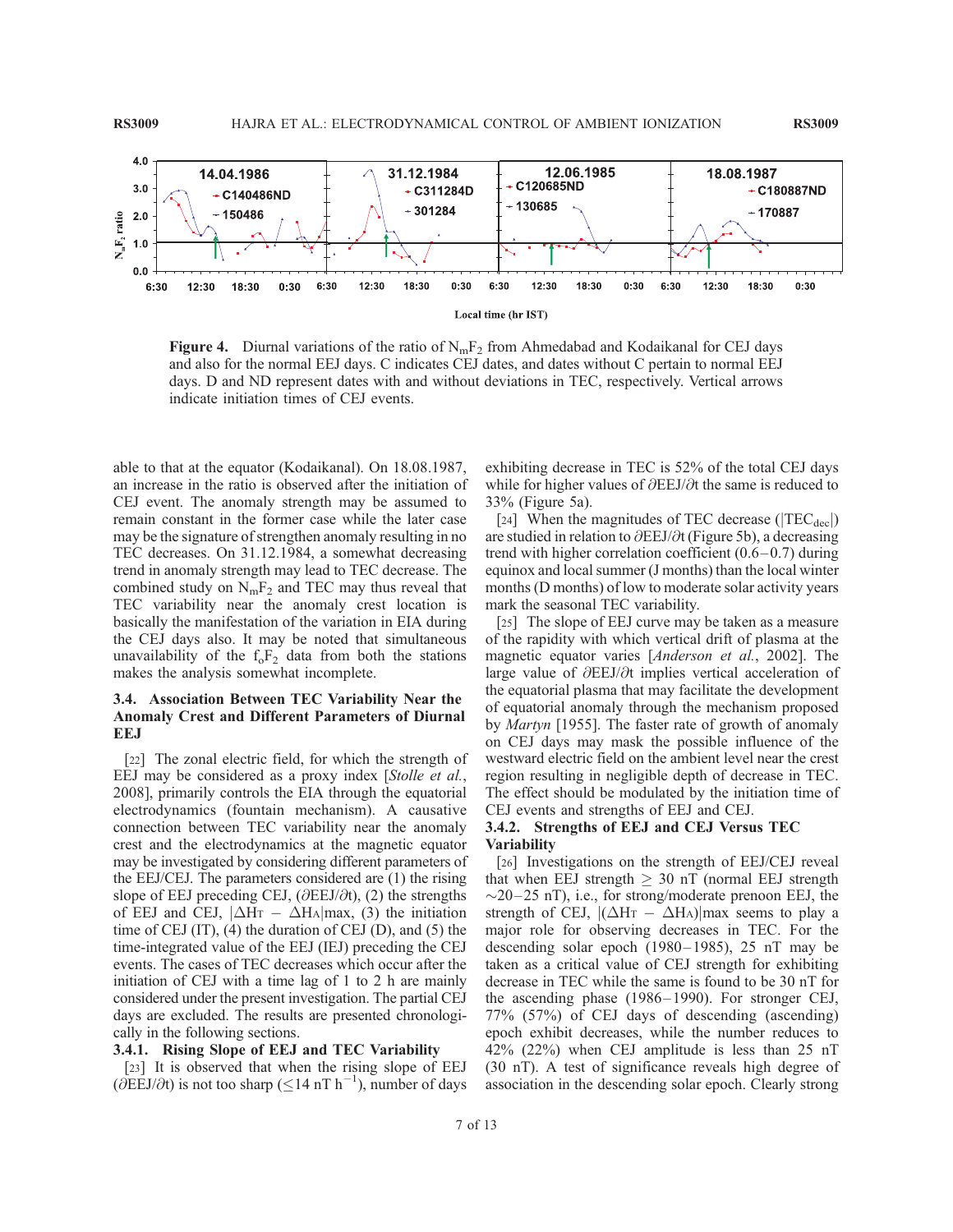

Figure 5. (a) Histograms for percentage occurrence of days with and without decrease in TEC when rising slope of EEJ is less than or exceeds the value  $14 \text{ nT h}^{-1}$ , respectively, for the low solar activity period. N indicates total number of CEJ days. (b) Magnitude of TEC decreases versus rising slope of EEJ. For different seasons the value of correlation coefficient (R) is shown in each plot.

EEJ should be followed by intense CEJ for TEC decrease to be observed near the anomaly crest.

[27] In case of low EEJ strength  $(\leq 30 \text{ nT})$ , overall occurrence of TEC decrease is more frequent (81% and 43% of total CEJ days of descending and ascending solar epochs, respectively) than the case when EEJ amplitude is high ( $\geq$ 30 nT) (60% and 34%, respectively). For the days with weak prenoon EEJ no consistent feature of dependence of TEC decrease on the strength of CEJ is noted.

[28] When the variation of  $|TEC_{dec}|$  is considered in relation to the strengths of EEJ and CEJ (Figure 6) for different seasons of low solar activity years (1984– 1985/ 1986 – 1987), appreciably high correlation coefficients during all the three seasons with high levels of significance (0.5% to 2.5%) mark the CEJ related TEC variability.

[29] A strong EEJ adduces an enhanced eastward electric field  $(E)$ . This may produce large  $E \times B$  vertical drift resulting in a great height rise of the plasma at the magnetic equator. Owing to negligible frequency of collisions with neutrals at these heights and rapid diffusion along the geomagnetic field lines, a large amount of plasma is transported to the crest location [Rajaram and Rastogi, 1974]. To compete with this strong fountain effect, westward electric field of comparable magnitude may be required. On the other hand, low values of prenoon EEJ strength may result in shorter-duration and weakly developed anomaly [*Baxter*] and Kendall, 1968; Yeh et al., 2001] which may be perturbed by CEJ related electric field of comparatively less magnitude.

#### 3.4.3. Initiation Time of CEJ Versus TEC Variability

[30] The ionization distribution at the anomaly crest region is reported to be dependent on the time of maximization or reversal of upward electrodynamic drift at the equator [Rush, 1972]. On the days of afternoon CEJ events weakening of the zonal electric field strength begins around  $1200-1330$  h IST (normal time  $1400-$ 1500 h IST). This may lead to less supply of ionization to the crest region by the fountain effect from noontime onward. For the days with earlier CEJ events the fountain effect becomes weak at the developing phase itself leading to much change in rate of supply of plasma over the low-latitude region.

[31] A statistical analysis made with the initiation time of CEJ and decreases in TEC reveals that early initiation of CEJ events corresponds to larger probability of TEC decrease. For high solar activity years (1980-1981)  $\sim$ 90% of the days exhibit decrease in TEC for CEJ events initiating at or before 1230 h IST while the same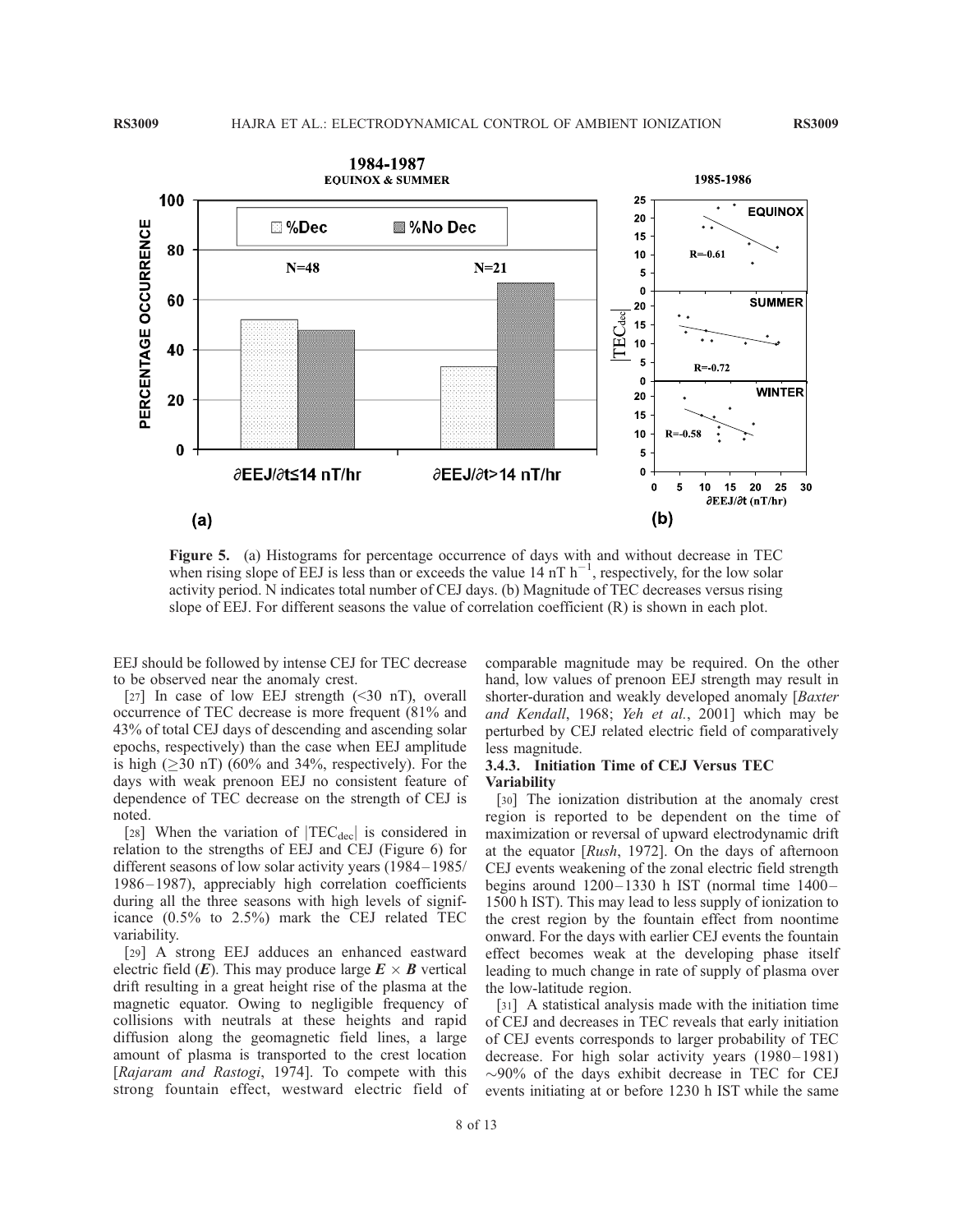

Figure 6. Variations of magnitude of TEC decreases with (left) EEJ strength and (right) CEJ strength for different seasons. The correlation coefficients (R) of linear fit are shown in each case.

is observed to be only 13% of the days with later occurrence of CEJ events. For moderate to low solar activity years, no such significant association is noted. However, there exists a good correlation between  $|TEC_{\text{dec}}|$  and initiation time of CEJ in the early hours for equinox and J months of the low solar activity years (1984 – 1987). It should be mentioned that no suitable threshold initiation time of CEJ event sufficient for TEC decreases can be inferred.

#### 3.4.4. Duration of CEJ and TEC Variability

[32] During longer-duration CEJ events the prevailing westward field disturbs the normal fountain mechanism inhibiting the transport of plasma for a long time interval. This may increase the probability as well as the depth of decrease in TEC at the present location.

[33] For both the phases of solar cycles, the percentage of days involving decreases in TEC increases with the increase in duration of CEJ up to 7 h (Figure 7). For longer-duration CEJ events, it remains more or less constant (75%) during descending part of solar cycle, while a slightly lower percentage occurrence marked the ascending epoch. From the histogram distribution a most probable duration of  $6-7$  h of CEJ necessary for decrease in the ambient level around the present location may be suggested.

[34] Again, a positive correspondence with high level of significance between  $|TEC_{dec}|$  and the duration of CEJ event is noted during the equinox and J months of descending phase (1980– 1985). But the feature is not so prominent in the ascending epoch (1986–1990).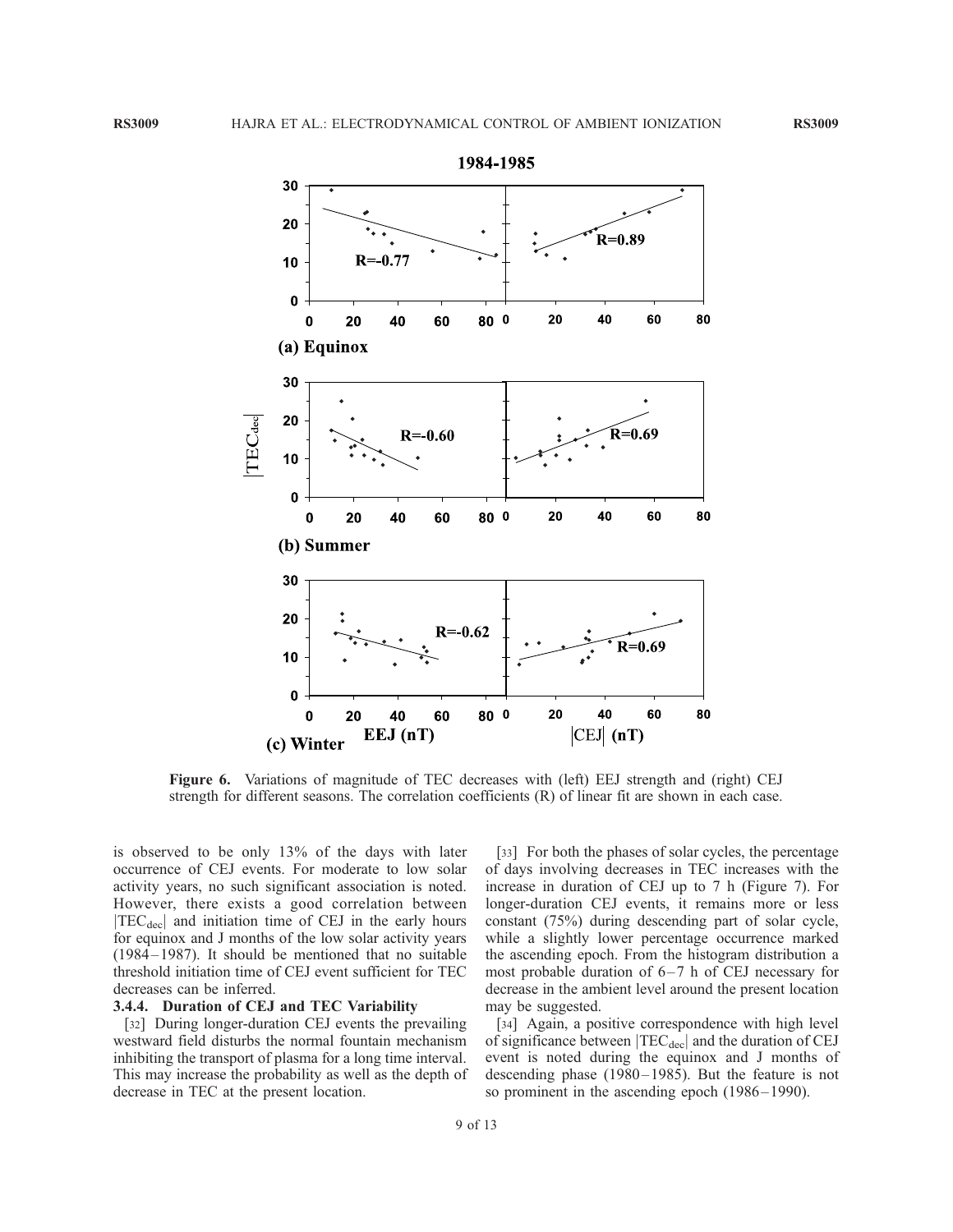

Figure 7. (a) Histograms exhibiting dependence of the percentage occurrences of days with and without decreases in TEC on duration (D) of CEJ events. Figure 7a pertains to descending phase (1980– 1985) of solar cycle. N indicates total number of CEJ days considered. (b) Same as Figure 7a for ascending phase (1986– 1990) of solar cycle.

#### 3.4.5. Integrated EEJ Versus TEC Variability

[35] On CEJ days the time-integrated values (in the unit of  $nT h^{-1}$ ) of EEJ (IEJ) preceding the CEJ events are evaluated. The probability of TEC decrease seems to gradually diminish with increase in IEJ strength throughout the low solar activity period (1984– 1987) of the equinox and J months. The estimated correlation coefficients between  $|TEC_{dec}|$  and IEJ strength for equinox and J months are found to be high  $(\sim 0.7 - 0.9)$  with high level of significance. A slightly less correlation at 5% significance level marked the local winter months. The results for the moderate to high solar activity periods are observed to be less consistent.

[36] A low value of IEJ may be attributed to weak EEJ strength or short duration of EEJ or both. It may imply poor supply of plasma to the crest location resulting in larger probability and amplitude of decrease in TEC on the days of CEJ events.

[37] A slightly less correspondence detected in the TEC variability with the EEJ parameters during local winter for all the levels of solar activity and during all the seasons of high solar activity years (except the initiation time of CEJ that shows good control during high solar activity years) may be attributed to, other than electric field, neutral wind, tides and waves, composition changes, etc. The meridional component of neutral wind, blowing toward the pole during the day and toward the equator at night [Kohl and King, 1967] and having typical temporal dependence of occurrence of its peak [Igi et al., 1999], controls decisively the appearance, strength and duration of the anomaly. TEC observations made at Calcutta, situated virtually below the northern

crest of the equatorial anomaly, are expected to be affected by the said variables.

#### 3.5. Combined Effect of Different Parameters on TEC Distribution

[38] From the previous sections it is apparent that the decrease in TEC on CEJ days has definite qualitative as well as quantitative dependences on different electrodynamical parameters related to EEJ/CEJ. In quantitative point of view, the magnitude of TEC variability ( $|TEC_{dec}|$ ) may be assumed to decrease with the increases in rising slope of EEJ ( $\partial$ EEJ/ $\partial$ t), strength of EEJ, integrated value of EEJ (IEJ) preceding the CEJ event. On the other hand, a positive correspondence of  $|TEC_{dec}|$  with the strength ( $|CEJ|$ ) and duration (D) of CEJ is observed. The correlation coefficients between  $|TEC<sub>dec</sub>|$  and each of these parameters are noted to be appreciably high  $(\sim 0.6$  or higher) with high level of significance during equinoctial and J months of moderate to low solar activity years.  $|TEC_{dec}|$  may, thus, be expressed in terms of these parameters in the following ways:

$$
|\text{TEC}_{\text{dec}}| \propto \frac{1}{\frac{\partial \text{EEJ}}{\partial t}}\tag{1}
$$

$$
\propto \frac{1}{EEJ} \tag{2}
$$

$$
\propto |\text{CEJ}| \tag{3}
$$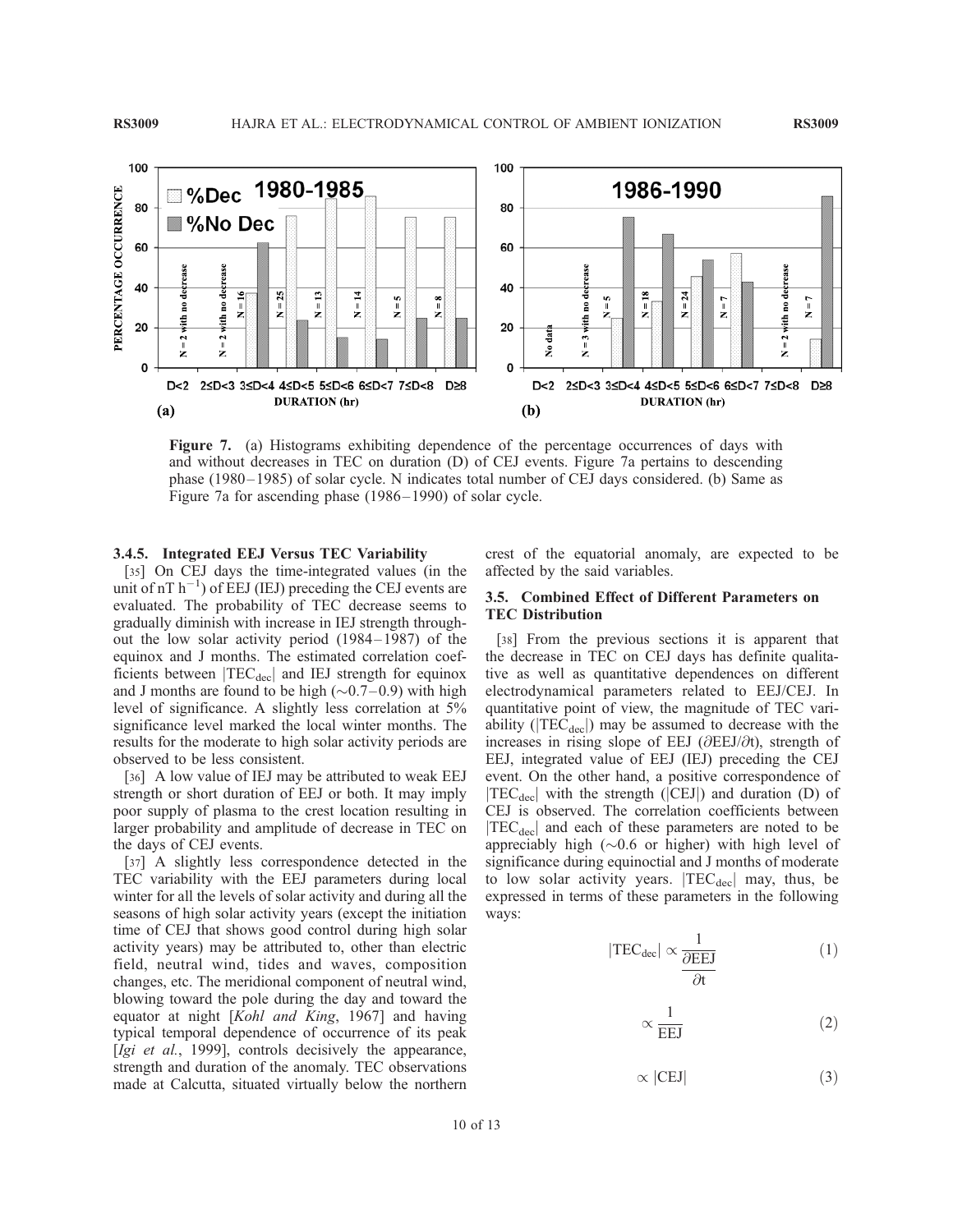

Figure 8. For the local summer months (J months), dependences of the amplitude of TEC decrease ( $|TEC_{\text{dec}}|$ ) on the parameters, (a) rising slope of EEJ ( $\partial EEJ/\partial t$ ), (b) strength of CEJ (jCEJj), (c) time-integrated value of EEJ (IEJ) preceding the CEJ event, and (d) duration of CEJ (D). (e) The variation of  $|TEC_{dec}|$  with the combined function  $f(D, |CEJ|, IEJ, \partial EEJ/\partial t)$  for the same period.

$$
\propto \mathbf{D} \tag{4}
$$

$$
\propto \frac{1}{IEJ} \tag{5}
$$

The variation of  $|TEC_{dec}|$  with the rising slope of prenoon EEJ (Figure 5b) may be represented by an equation of the form

$$
|\text{TECdec}| = -m \times \left(\frac{\partial \text{EEJ}}{\partial t}\right) + c,\tag{6}
$$

where  $m$  and  $c$  are some positive constants. The constant c actually arises due to the contributions of the parameters other than  $\partial$ EEJ/ $\partial$ t. When only the effect of  $\partial$ EEJ/ $\partial$ t is taken into account, c can be considered as a

'base level' above which the contribution of  $\partial E E J/\partial t$ develops. Moreover, the leniency of one parameter on the other is yet to be ascertained.

[39] Using the above relations  $|TEC_{dec}|$  may be written as a function of combined effect of  $\partial$ EEJ/ $\partial t$ , EEJ,  $|CEJ|$ , D, and IEJ by the following relation

$$
|\text{TEC}_{\text{dec}}| \propto f \tag{7}
$$

where

$$
f = \frac{\mathbf{D} \times |\text{CEJ}|}{\text{IEJ} \times \left(\frac{\partial \text{EEJ}}{\partial t}\right)}\tag{8}
$$

The term EEJ is excluded as the effect of EEJ strength is already included in its integrated value (IEJ).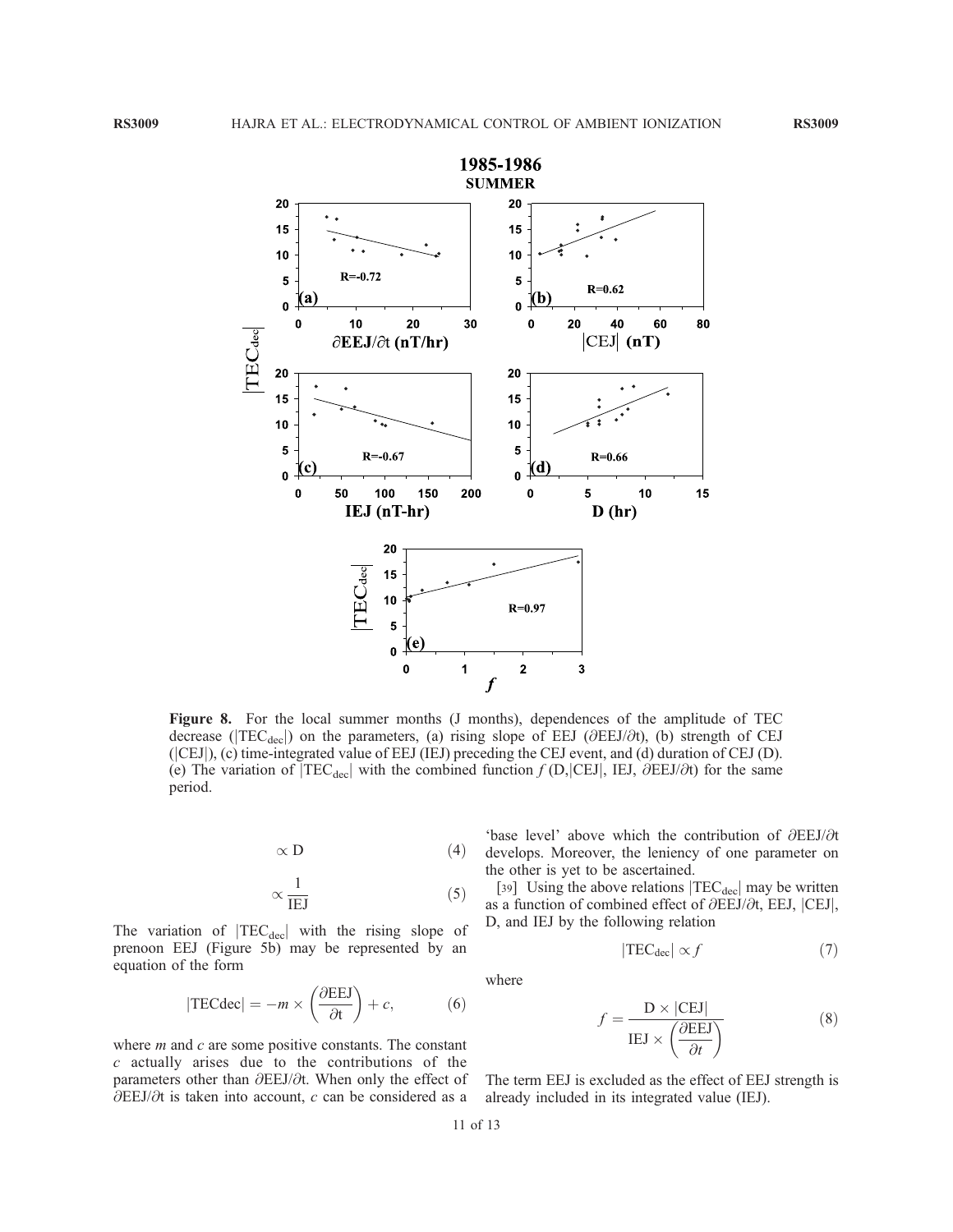[40] The functional relationship between this combined function (f) and  $|TEC_{dec}|$  has been validated for different seasons of the low solar activity years. For all the three seasons correlation coefficients are estimated to be remarkably high  $(\sim 0.7 - 0.9)$  which was not so evident for the individual cases (Figure 8). A test of significance also reveals high degree of association between  $|TEC_{dec}|$ and *f*. The functional relation suggests that, other than the individual parameters, the combined function  $f$  may have a better correspondence with the variability of TEC around the anomaly crest region during CEJ periods and in effect, may give an estimate of TEC decrease.

#### 4. Summary

 $\lceil 41 \rceil$  A long-term (1980–1990) study relating to the effects of equatorial electrodynamics on the distribution of TEC around the equatorial anomaly crest location (Calcutta) during CEJ events may be summarized as follows:

[42] 1. During the descending phase of solar cycle the ionosphere near the anomaly crest seems to be more susceptible to CEJ related equatorial electrodynamics than the ascending one.

[43] 2. For the days with higher values of prenoon EEJ strength ( $\geq$ 30 nT), amplitude of CEJ plays dominant role in dictating TEC decrease. But no consistent feature of dependence on CEJ strength is observed during the days of lower values of prenoon EEJ strength (<30 nT).

[44] 3. In spite of detected associations between TEC variability and various EEJ/CEJ parameters, namely rising slope, strength and time-integrated value of prenoon EEJ preceding the CEJ events, and initiation time, strength, duration of CEJ events during local summer (J months) and equinoxes of moderate to low solar activity years, no threshold value of any of the parameters (except the CEJ strength on the days of strong/moderate prenoon EEJ) necessary for decreases in TEC may be suggested. The combined function  $f(D)$ ,  $|CEJ|$ , IEJ,  $\partial EEJ/\partial t$ ) is observed to be significantly correlated with the depth of decrease in TEC ( $|TEC_{dec}|$ ) during all the three seasons of low solar activity years.

[45] 4. Categorization of complete and partial CEJ days reveals the sensitiveness of the TEC distribution at the present location to the EEJ strength represented by  $(\Delta H_T - \Delta H_A)$  alone rather than to the combined  $(S_q +$ EEJ) strength given by  $\Delta H_T$ .

[46] It should be mentioned that TEC data from single station (Calcutta) near the anomaly crest have been considered for the present investigation. If the data from other locations along the same meridian, situated in between the magnetic equator and EIA crest would have been available, more realistic picture of the control of electrodynamics on the distribution of ionization in the equatorial ionosphere could be developed.

[47] **Acknowledgments.** The authors are greatly indebted to A. DasGupta, University of Calcutta, for supplying original Faraday rotation data, and for useful discussions and valuable suggestions. The authors are thankful to the Indian Institute of Geomagnetism, Mumbai, for providing magnetometer data. The work has been carried out with the financial assistance of ISRO under the RESPOND program.

#### References

- Alex, S., and D. Mukherjee (2001), Local time dependence of equatorial counter electrojet effect in a narrow longitudinal belt, Earth Planets Space, 53, 1151-1161.
- Anderson, D., A. Anghel, K. Yumoto, M. Ishitsuka, and E. Kudeki (2002), Estimating daytime vertical ExB drift velocities in the equatorial F region using ground-based magnetometer observations, Geophys. Res. Lett., 29(12), 1596, doi:10.1029/2001GL014562.
- Baxter, R. G., and P. C. Kendall (1968), A theoretical technique for evaluating the time-dependent effects of general electrodynamic drifts in the F2 layer of ionosphere, Proc. R. Soc. London, Ser. A, 304, 171-185, doi:10.1098/rspa.1968. 0080.
- Bhargava, B. N., and N. S. Sastri (1977), A comparison of days with and without occurrence of counter electrojet afternoon events in the Indian region, Ann. Geophys., 33, 329-333.
- Chandra, H., and R. G. Rastogi (1974), Geomagnetic storm effects on ionospheric drifts and the equatorial  $E_s$  over the magnetic equator, Indian J. Radio Space Phys., 3, 332-336.
- Chandra, H., A. N. Janve, G. Sethia, and R. G. Rstogi (1979), Equatorial F region counter electrojet, Indian J. Radio Space Phys.,  $8, 1-5.$
- Chapman, S. (1951), The equatorial electrojet as deduced from the abnormal electric current distribution above Huancayo and elsewhere, Arch. Meteorol. Geophys. Bioclimatol., A4, 368 – 390, doi:10.1007/BF02246814.
- DasGupta, A., and S. Basu (1973), Investigations on ionospheric electron content in the equatorial region as obtained by orbiting beacon satellites, Ann. Geophys., 29, 409-419.
- Deshpande, M. R., et al. (1977), Effect of electrojet on total electron content of the ionosphere over the Indian subcontinent, Nature, 267, 599 – 600, doi:10.1038/267599a0.
- Devasia, C. V., V. Sreeja, and S. Ravindran (2006), Solar cycle dependent characteristics of the equatorial blanketing E. layers and associated irregularities, Ann. Geophys., 24, 2931 – 2947.
- Gouin, P. (1962), Reversal of the magnetic daily variations at Addis Ababa, Nature, 193, 1145-1146, doi:10.1038/ 1931145a0.
- Gouin, P., and P. N. Mayaud (1967), The possible existence of a "counter-electrojet" in equatorial magnetic latitudes, Ann. Geophys., 23, 41-47.
- Huang, Y. N., K. Cheng, and S. W. Chen (1989), On the equatorial anomaly of the ionospheric total electron content near the northern anomaly crest region, J. Geophys. Res., 94, 13,515 – 13,525, doi:10.1029/JA094iA10p13515.